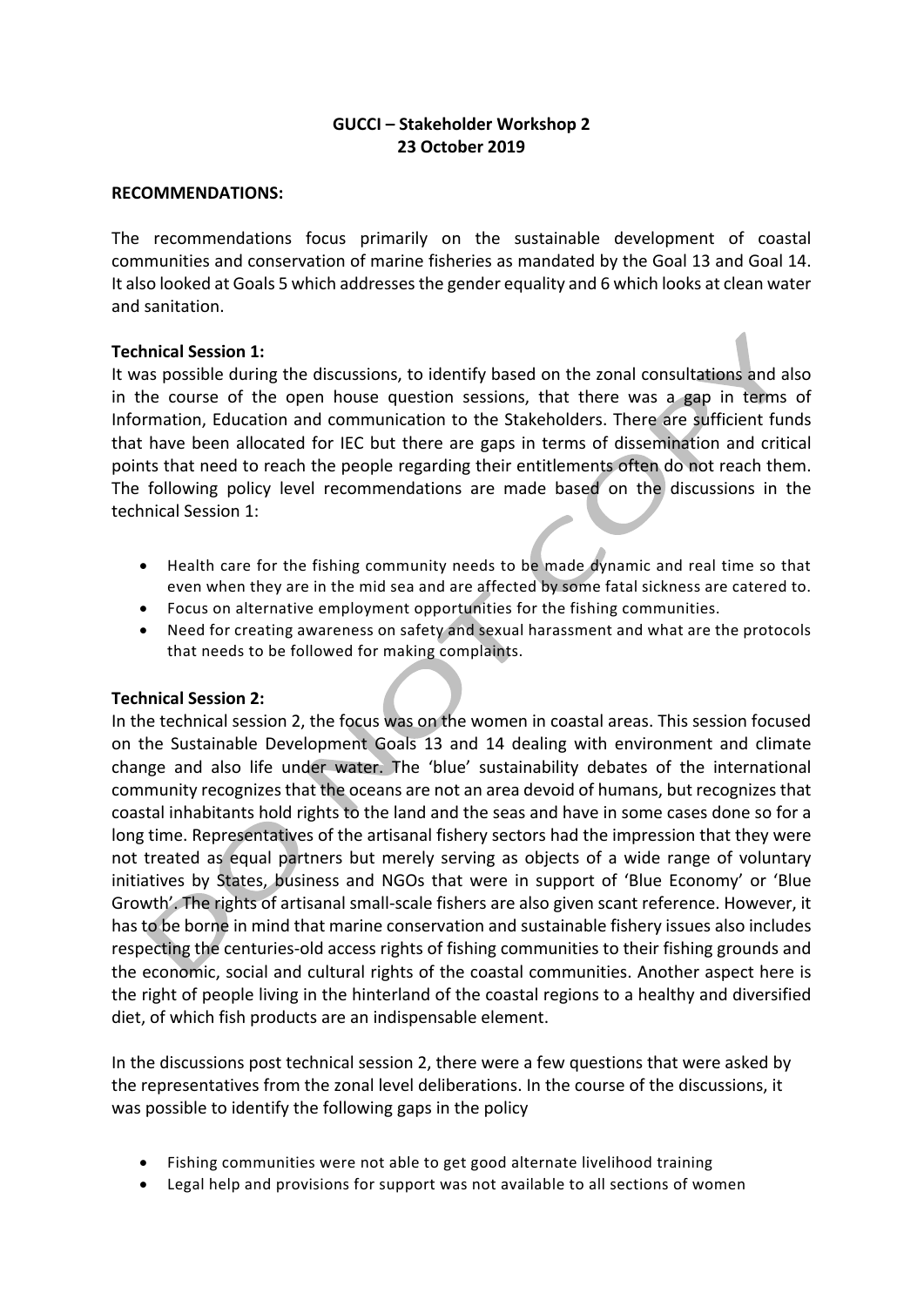- Conservation efforts and protection of marine resources using the fishing community to combat climate change needs to be popularized
- Cleanliness, hygiene, sanitation facilities in the fishing hamlets is not addressed

For sustainable development of coastal communities and conservation of marine fisheries the following policy recommendations can be given to the Department of Fisheries and also to the Department of social Welfare.

- There is need for identification of skills of fishing communities and provide skill based training for value addition of fish based/coastal produce
- There is need to coordinate with the other departments TNCDW for setting up of retail outlets to encourage sales of fish
- Fisheries department and the Social welfare department should give capacity building sessions on hygienic fish handling
- The fishing community women also need some psycho-social support that would build their positive attitudes and make them work towards common benefits in keeping the coastal system clean
- There is also need for documenting the Indigenous traditional knowledge of the fishing communities
- SHGs formed with fishing women should be provided with market, technical and credit support to help them in retail sales and value addition.
- Need for supporting fishing communities for diversified livelihood options like hi-value farming like mussel and oyster
- It is also necessary that the fisheries department with the Environment department engage the fishing communities in keeping the coasts litter free and also in mitigating the impact of climate change
- The fisheries department should focus on alternate market linked livelihood options that help the women to maintain their families even during the ban period.
- Create awareness among fishing women (preferably in the local language and using appropriate dissemination mechanisms) on: existing policies and the need for potential reforms, their rights and duties/responsibilities - civil, political, resource, economic, social, cultural rights.
- Documentation and dissemination of existing local management practices (types of breezes, location specific fish varieties etc) of women.
- Fisher community members particularly women should be motivated to participate in Gram Panchayats (local self-governance systems).
- States should ensure that representatives of fisheries sector and fishing women are consulted in decision making processes and are involved in other activities related to coastal area (management, micro-planning at village level and development).
- Encourage setting up of common fund among self-help groups for the purpose of starting diversified income generation programmme. Making government funds and infrastructure available for women in a phased and sustainable manner.
- Government should provide skill training to women on fish handling techniques, packaging, sea food preparation and marketing to the fishermen communities.
- Periodical health camps in fishing areas should be regularly conducted specifically for skin, eye and respiratory problems. To raise awareness on hygienic practices, women safety and sanitation.
- Local risk zones for disaster preparedness should be identified. Search operations during natural calamities should include helicopters to prevent loss of life.
- Regular awareness campaigns and mock drills on disaster preparedness should be conducted.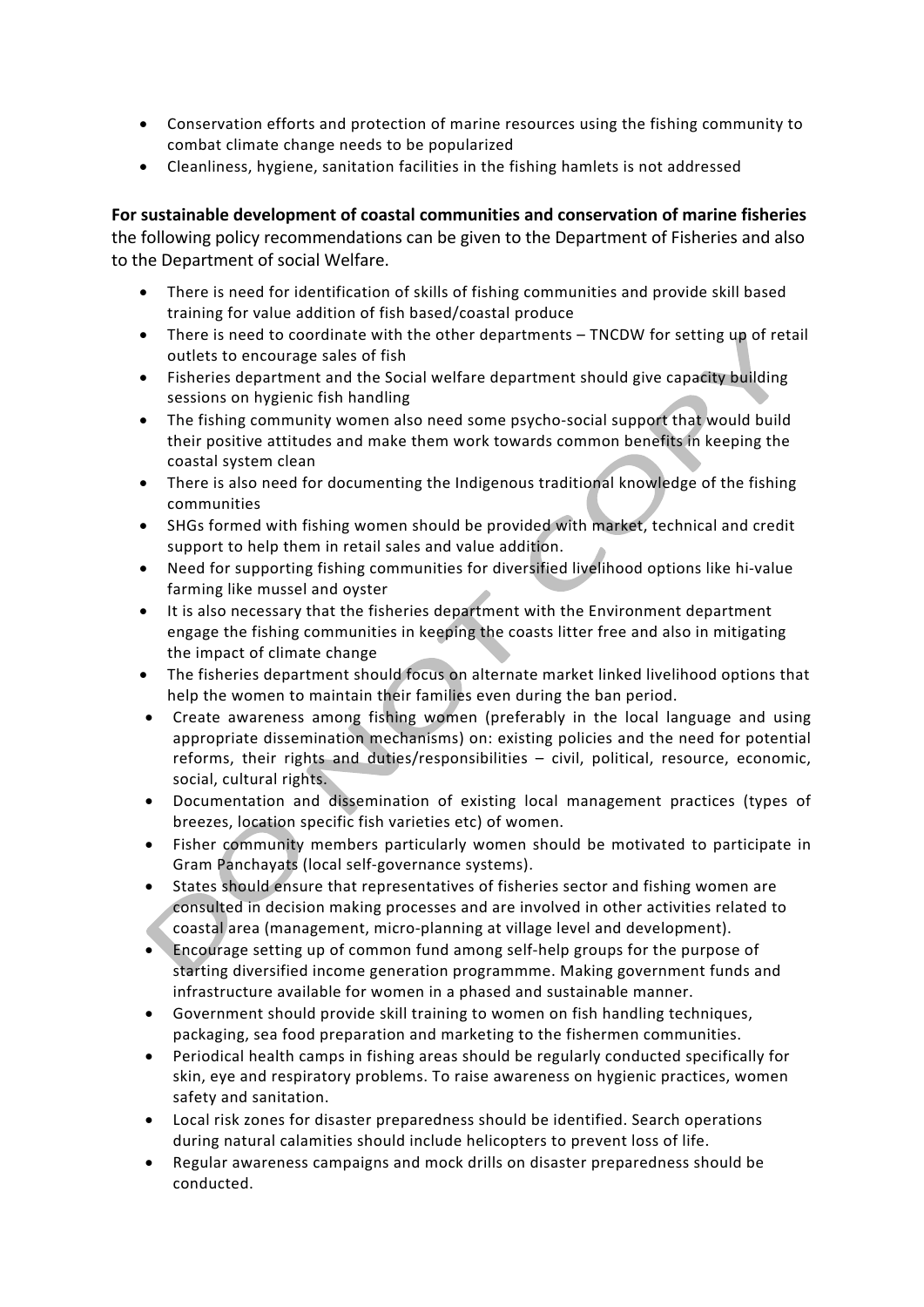## **POLICY LEVEL DIRECTIONS SUGGESTED BASED ON THE RECOMMENDATIONS:**

### **Department of Fisheries:**

- Setting up of common facility centres
- Focus on alternative employment opportunities for the fishing communities
- Skill training to women on fish handling techniques, packaging, sea food preparation and marketing to the fishermen communities
- Research and studies to document the traditional knowledge and practices of the fishing community

### **For clean water and sanitation:**

- Policy and schemes of the state to empower women to **monitor availability and quality of water** at Gram Panchyat and in Urban Local Bodies.
- Policy to accord high priority for water literacy and behaviour change **communication** strategies on sanitation among women groups.
- Policy to create **water and sanitation districts** and women to be the ambassadors of Water and Sanitation in it.
- Policies and schemes to be mooted for transfer of environmental skills necessary for conserving water.
- Empirical studies on role of women & **intervening factors** at rural/urban level on water security and total sanitation to be initiated.

### **Department of social welfare:**

- Need for creating awareness on safety and sexual harassment and what are the protocols that needs to be followed for making complaints.
- Create awareness among fishing women (preferably in the local language and using appropriate dissemination mechanisms) on: existing policies and the need for potential reforms, their rights and duties/responsibilities - civil, political, resource, economic, social, cultural rights
- Dovetail schemes related to the differently abled fisher women to make it inclusive

# **Greater Chennai Corporation:**

- Health care for the fishing community needs to be made dynamic and real time so that even when they are in the mid sea and are affected by some fatal sickness, they are catered
- Periodical health camps in fishing areas should be regularly conducted specifically for addressing occupational health issues related to skin, eye and respiratory problems.

### **Department of Disaster Preparedness**

- Local risk zones for disaster preparedness should be identified. Search operations during natural calamities should include helicopters to prevent loss of life.
- Regular awareness campaigns and mock drills on disaster preparedness should be conducted.

### **Tamil Nadu Women Development Corporation and IFAD**

- To raise awareness on hygienic practices, women safety and sanitation.
- Encourage setting up of common fund among self-help groups for the purpose of starting diversified income generation programmme. Making government funds and infrastructure available for women in a phased and sustainable manner.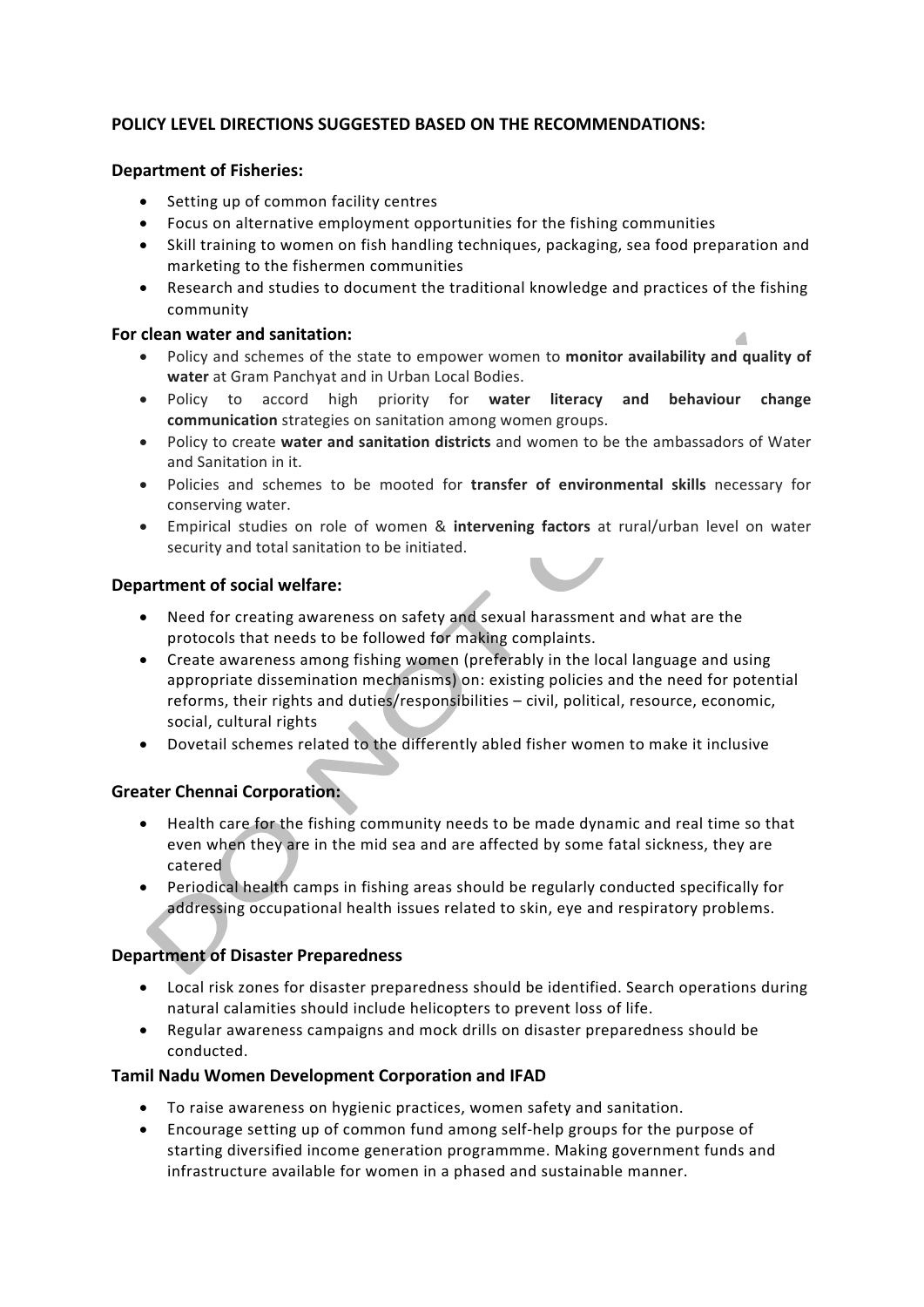• Provide capacity building training for improving their participation in social and political areas and also skill building training

#### **Department of Municipal Administration and Water Supply**

- Notify and keep the communities informed regarding the quantity and time of supply
- Have a regular reporting of the quality of the water supplied
- Schemes to empower women to monitor availability and quality of water at Gram Panchyat and in Urban Local Bodies.
- Policy to accord high priority for water literacy and behaviour change communication strategies on sanitation among women groups.
- Policy to create water and sanitation districts and women to be the ambassadors of Water and Sanitation in it.
- Policies and schemes to be mooted for transfer of environmental skills necessary for conserving water.
- Empirical studies on role of women & amp; intervening factors at rural/urban level on water security and total sanitation to be initiated.

#### **Department of Environment**

- Consultative meetings with the representatives of fisheries sector and fishing women should be had while discussing the coastal management, marine ecosystems or coastal regulation zones.
- The fishing community should be considered as a stakeholder and made as partners in the decision making processes and are involved in other activities related to coastal area (management, micro-planning at village level and development). In other words, the principle of co-management of the coastal areas should be adopted for conservation and management of climate change.

#### **CONCLUSION:**

In the changing scenario of climate change, the coastal communities and city like Chennai which has a long coastline needs greater focus and policy changes to mainstream their activities and livelihood in a sustainable manner. It is necessary that all the departments work in a convergent matter and involve the fishing communities on the principles of co management. Fisheries co-management is based on the following hypothesis  $-$  involvement and participation of user-groups creates incentives for cooperation in order to formulate and implement more efficient, equal and sustainable management schemes which would benefit all parties. Co-management provides some sense of ownership to the fish resources, which makes user-groups far more responsible for obtaining long-term sustainability of the fish resources. It might also be more cost-efficient in terms of administration and enforcement than centralized systems, but administration costs may increase in a co-management systems, as the process may be rather time consuming, involving several interest groups.

Co-management is often referred to as relations between fishermen and the State's administration including fisheries research institutions, mainly concerning regulation methods, quota allocation and stock assessment. However, co-management can also be perceived in relation to market activities, whereby relations between fishermen and buyers come in focus. As market dynamics become more important to fishing activities, it can be